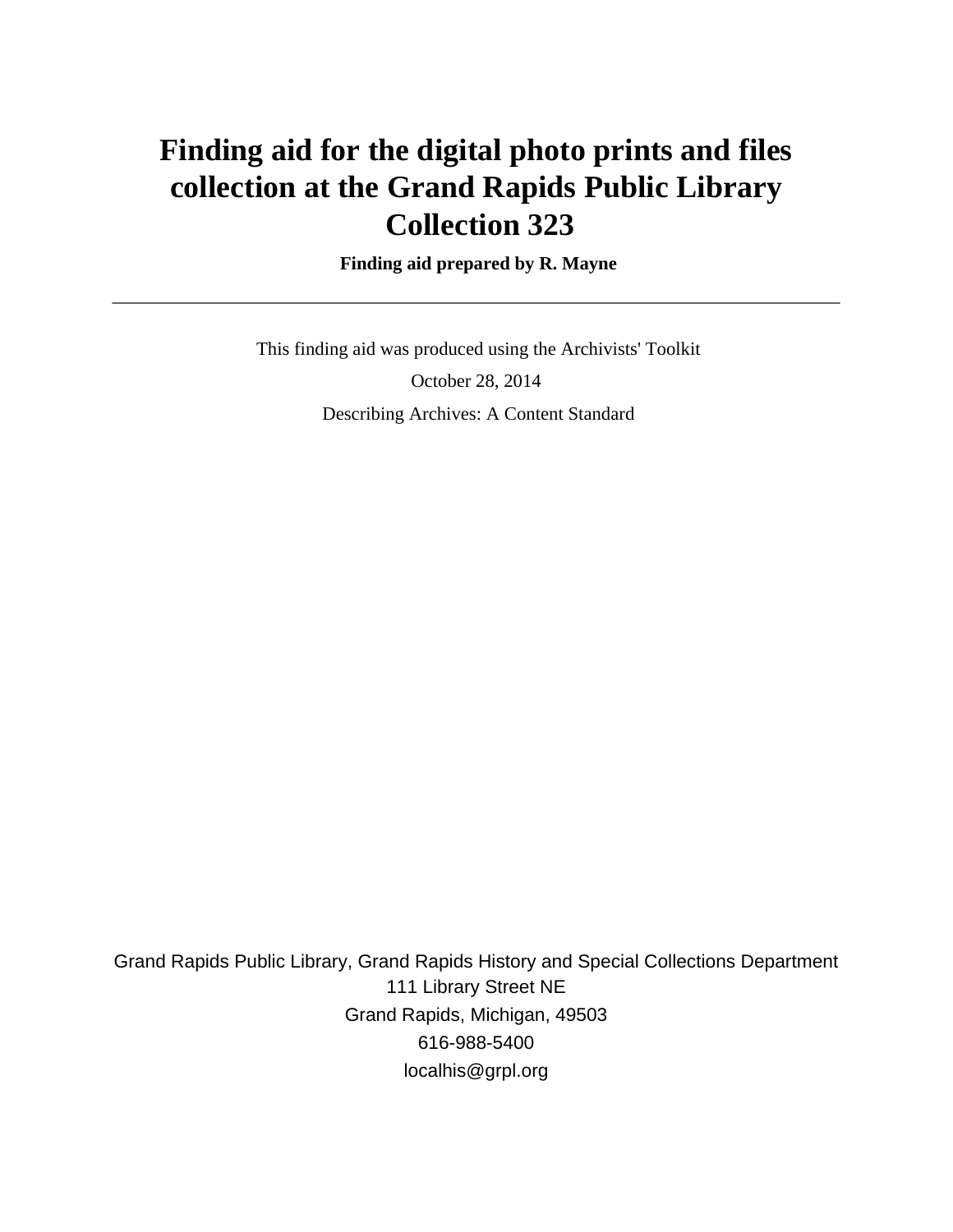## **Table of Contents**

 $\overline{\phantom{a}}$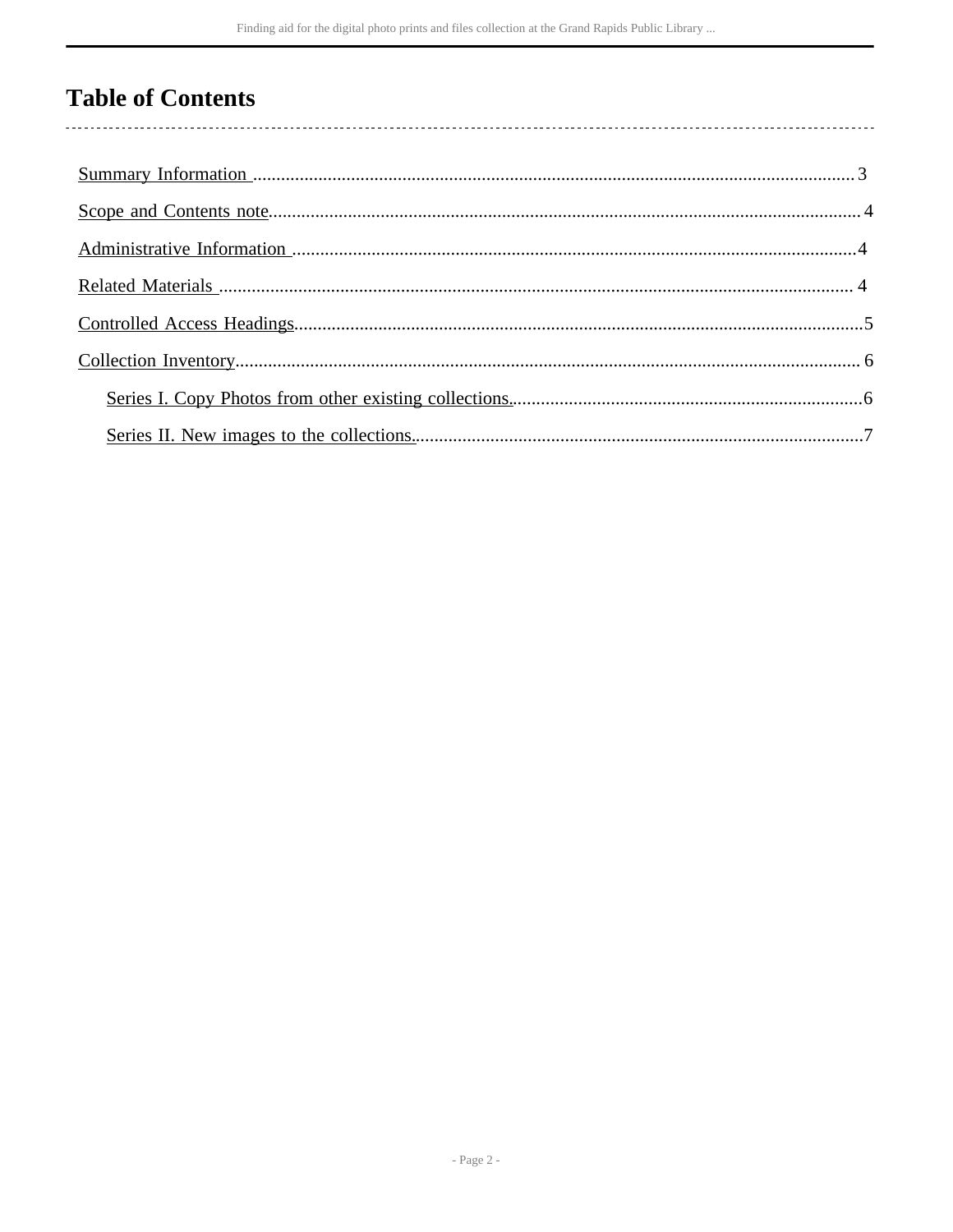## <span id="page-2-0"></span>**Summary Information**

| <b>Repository</b> | Grand Rapids Public Library, Grand Rapids History and Special<br><b>Collections Department</b>                                                                                                                                                                       |
|-------------------|----------------------------------------------------------------------------------------------------------------------------------------------------------------------------------------------------------------------------------------------------------------------|
| <b>Title</b>      | Digital photo prints and files collection at the Grand Rapids Public Library                                                                                                                                                                                         |
| <b>Date</b>       | 1882-2005                                                                                                                                                                                                                                                            |
| <b>Extent</b>     | 1.5 Linear feet Three boxes                                                                                                                                                                                                                                          |
| Language          | English                                                                                                                                                                                                                                                              |
| <b>Abstract</b>   | This is a devised collection containing copy photographs or digital prints<br>made in house at the Grand Rapids Public Library. As such, it is a 21st<br>century collection of items, although the images depicted may be those<br>copied from any time in the past. |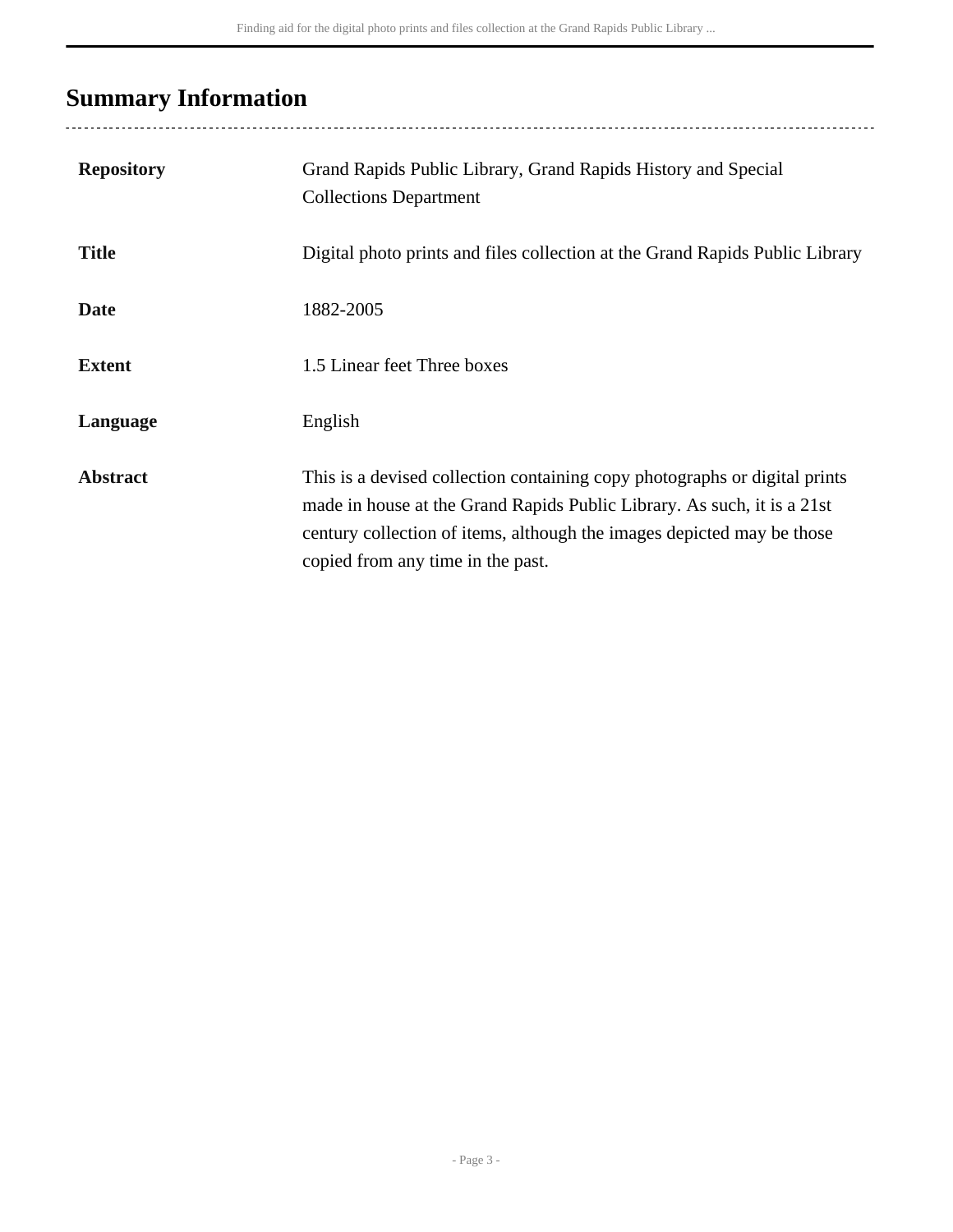### <span id="page-3-0"></span>**Scope and Contents note**

This collection is currently defined as containing only Fuji Pictograph processing prints.

Other digital process prints are also being added to various archival collections. One large set of photoprints, presumed now to be made using digital processes, are those images being purchased from the Grand Rapids Press and added to Coll. 297.

Scans are sometimes made from existing photographic prints in the archival collections. But usually, the Fuji photo print created is the only positive version of the image made from an original negative or copy negatives available within the archival collections. Since the media and support used for these copy photo prints are different from traditional photo prints, the decision has been made to form a separate collection, for monitoring purposes, and to clarify the medium of production of the prints for the researcher. The exception to this is collection is the separate storage and documentation of Fuji photo prints for the Robinson Studio Collection, which are maintained there in separate boxes from those prints produced by a traditional photographic method. In any case, a reference to the originating item is given. In some cases, the images may be the only version of new holdings available in the Archives, with the image created from a print or negative borrowed from the donor. In this latter case, the accession number will be found with the item, rather than a reference to the native image elsewhere in the collections.

### <span id="page-3-1"></span>**Administrative Information**

#### **Publication Information**

Grand Rapids Public Library, Grand Rapids History and Special Collections Department

#### **Immediate Source of Acquisition note**

Various and Grand Rapids Public Library

### <span id="page-3-2"></span>**Related Materials**

**Related Archival Materials note**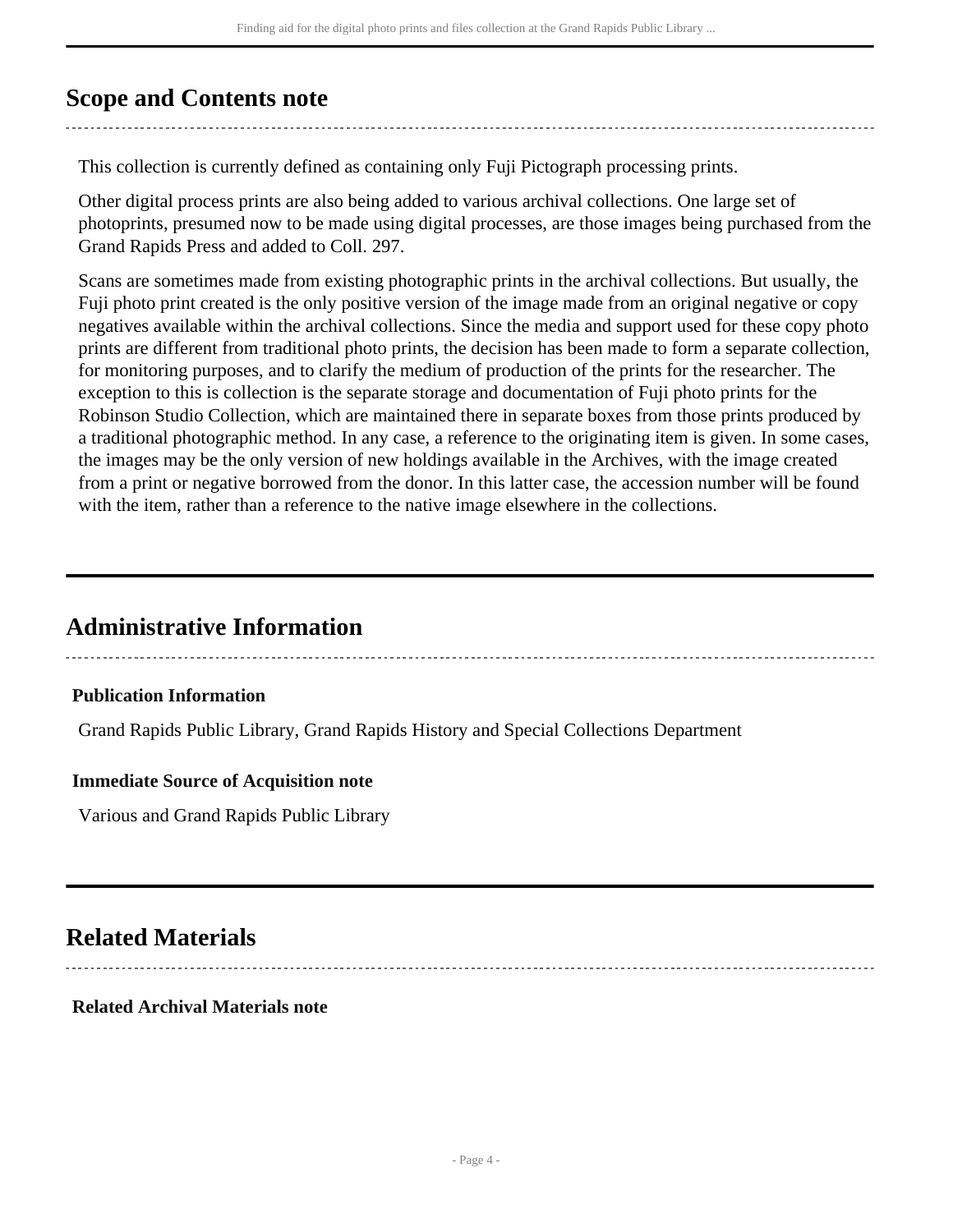Coll. 054, the Grand Rapids Public Library Photographs Collection is the primary general collection for photographic prints. It may contain prints created using a digital process, if the data on the method of production is unknown to the processor. However, for the most part it contains historical photographic prints created by traditional pre-digital methods. Those prints may be the original or first generation create, or a later copy print. Items date from the later half of the 19th century through the end of the 20th century.

### <span id="page-4-0"></span>**Controlled Access Headings**

**Genre(s)**

• photographs

#### **Geographic Name(s)**

• Grand Rapids (Mich.) -- History -- Photographs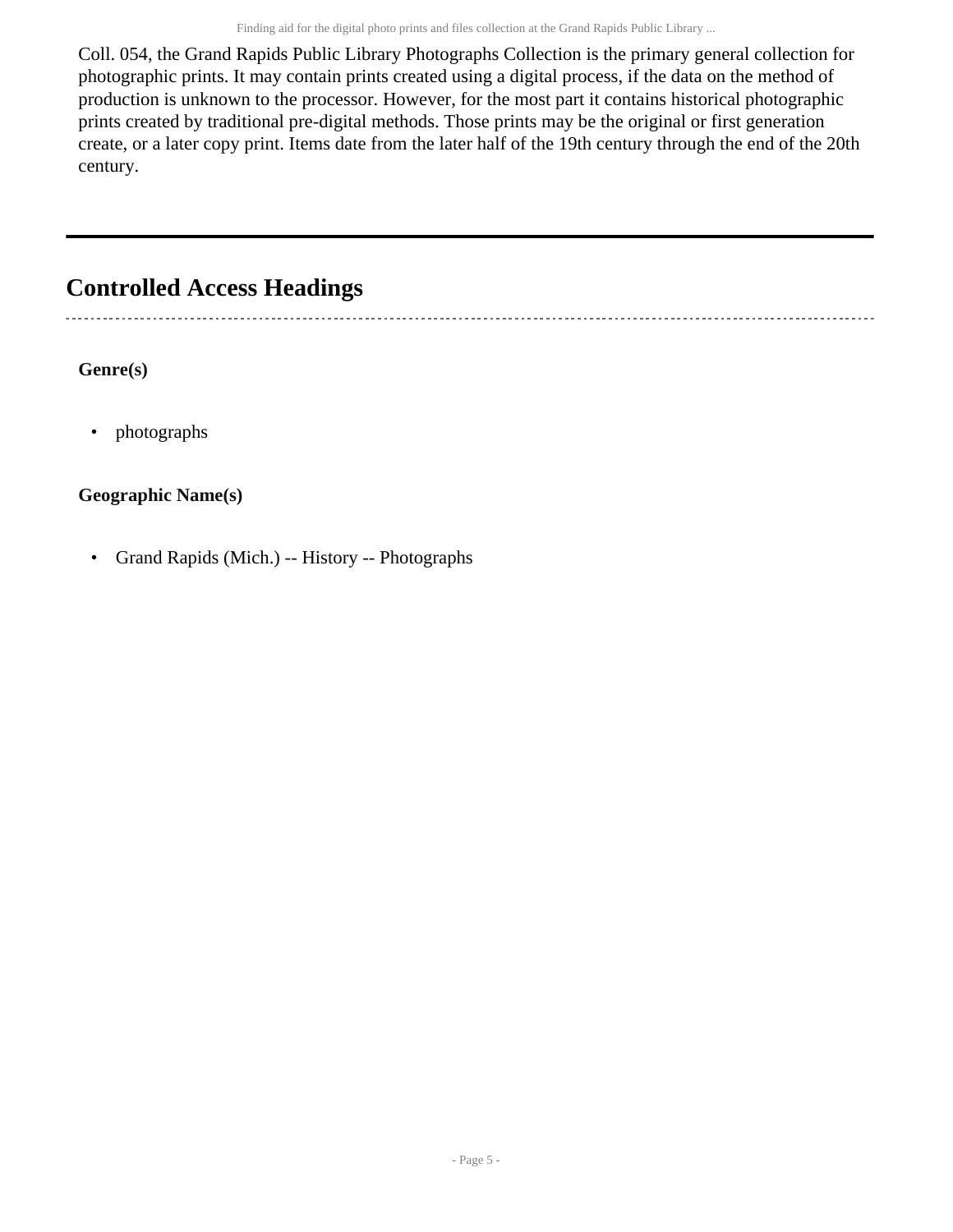**Series I. Copy Photos from other existing collections.**

### <span id="page-5-0"></span>**Collection Inventory**

<span id="page-5-1"></span>**Series I. Copy Photos from other existing collections.** 

#### **Scope and Contents note**

Most often these prints will be filed with the existing collection, though often separately within the collection, in order to monitor the physical stability of these prints, compared with those of traditional photographic prints.

|                                                                                                          |            | <b>Box</b>     |
|----------------------------------------------------------------------------------------------------------|------------|----------------|
| Fisk Lake / Michigan Artotype Co., Series no. 28. ca. 1882/1883. From 54-8-25<br>(12/5/2003)             |            | $\overline{2}$ |
| Grand River Ice Jam, 6th St. Dam. Jan. 2005 / William R. Modders, photographer/donor.                    |            |                |
| 2 legal sized laminated views. Color                                                                     |            | 3              |
| 6 color on non-slick paper, two sized. 2005.038                                                          |            | 1              |
| Grandville H.S. students. From 77-1-12. Enlarged photopostcard view.                                     |            | 1              |
|                                                                                                          | <b>Box</b> | <b>Folder</b>  |
| #6938 Lincoln Park. From Coll. 76. Two items, 1 normal postcard size and<br>1 enlarged, both with color. | 1          | $\overline{2}$ |

**Box**